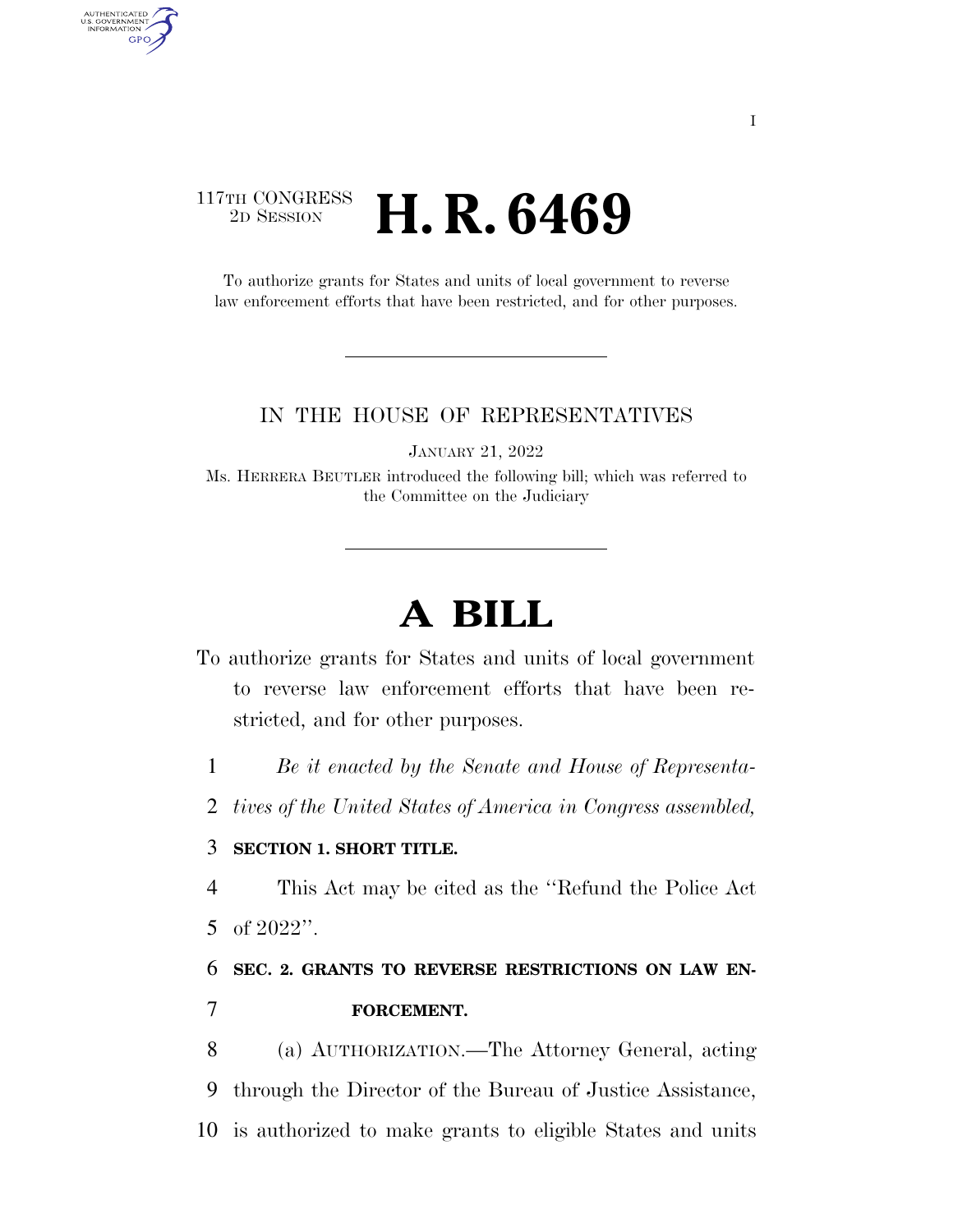of local government for the purposes described in sub-

| 2              | section (d).                                            |
|----------------|---------------------------------------------------------|
| 3              | (b) ELIGIBILITY.—In order to be eligible for a grant    |
| 4              | under this section, a State or unit of local government |
| 5              | shall meet each of the following requirements:          |
| 6              | (1) LAW ENFORCEMENT POLICIES.—                          |
| $\overline{7}$ | (A) IN GENERAL.—A State or unit of local                |
| 8              | government shall certify to the Attorney Gen-           |
| 9              | eral that such State or unit of local govern-           |
| 10             | ment—                                                   |
| 11             | (i) does not have in effect any law re-                 |
| 12             | quiring a heightened standard for use of                |
| 13             | force; and                                              |
| 14             | (ii) has taken steps, in the previous                   |
| 15             | year, to expand efforts to hire and retain              |
| 16             | law enforcement officers.                               |
| 17             | (B) HEIGHTENED USE OF FORCE STAND-                      |
| 18             | ARDS DEFINED.—For the purposes of this sub-             |
| 19             | section, the term "heightened standard for use          |
| 20             | of force"-                                              |
| 21             | (i)<br>means a standard requiring law                   |
| 22             | enforcement officers to use more than rea-              |
| 23             | sonable care in determining whether to use              |
| 24             | physical force against another person; and              |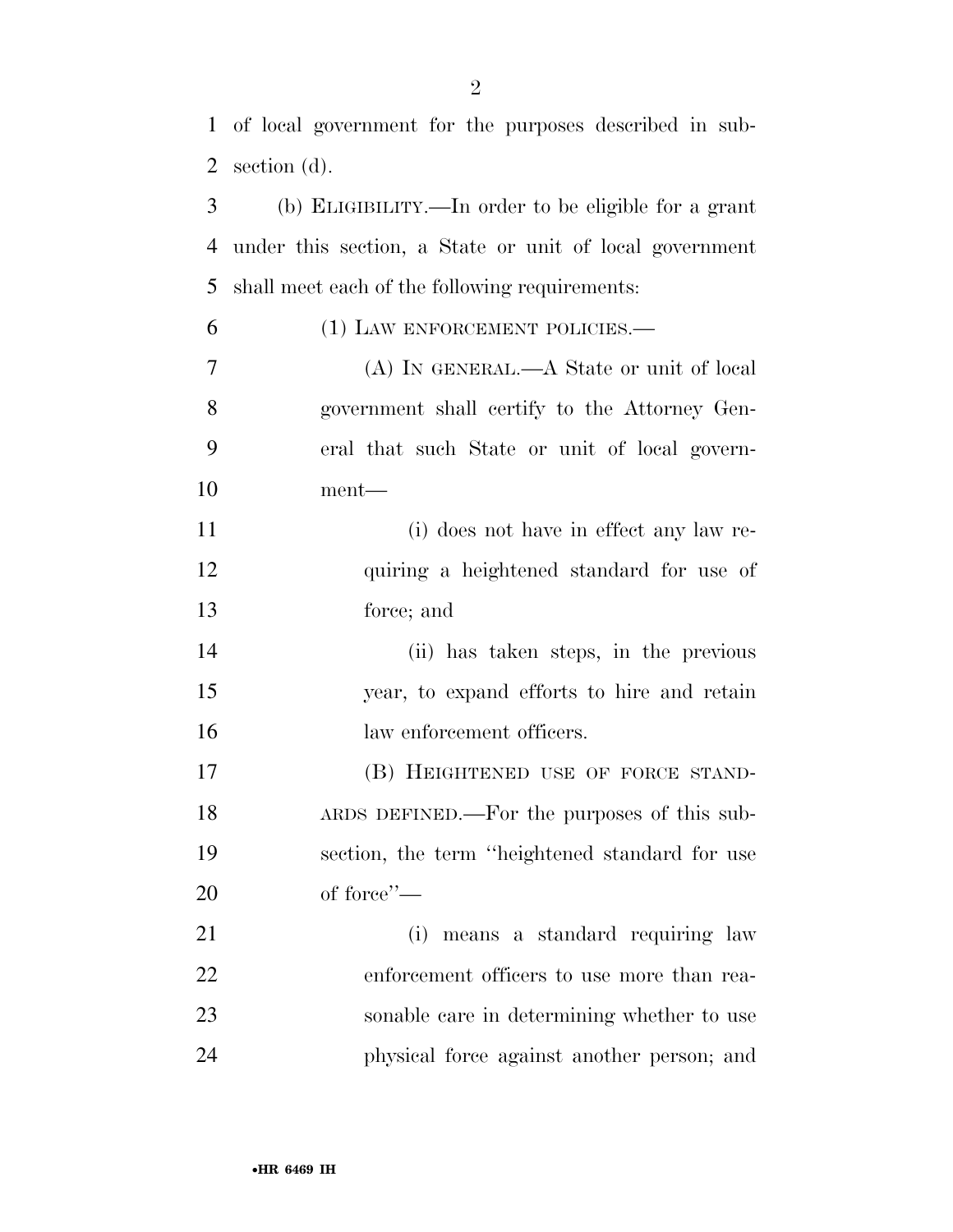| $\mathbf{1}$   | (ii) includes a standard requiring a                      |
|----------------|-----------------------------------------------------------|
| $\overline{2}$ | law enforcement officer to leave an area in-              |
| 3              | stead of using force in any case in which                 |
| $\overline{4}$ | there is no threat of imminent harm and                   |
| 5              | no crime has been committed, is being                     |
| 6              | committed, or is about to be committed.                   |
| 7              | (2) DRIVE-BY SHOOTINGS.—A State or unit of                |
| 8              | local government shall certify to the Attorney Gen-       |
| 9              | eral that such State or unit of local government has      |
| 10             | not taken steps in the previous year to eliminate         |
| 11             | drive-by shooting as a basis for murder in the first      |
| 12             | degree (as defined in section $1111(a)$ of title 18,      |
| 13             | United States Code).                                      |
| 14             | (c) APPLICATION.—To receive a grant under this sec-       |
| 15             | tion, a State or unit of local government shall submit to |
|                |                                                           |

 the Attorney General at such time, in such manner, and containing such information as the Attorney General may require, including the certification described in subsection (b).

20 (d) USE OF FUNDS.—A State or unit of local govern- ment that receives a grant under this section may use the grant for the purposes described under section 1701(b) of title I of the Omnibus Crime Control and Safe Streets Act of 1968 (34 U.S.C. 10381).